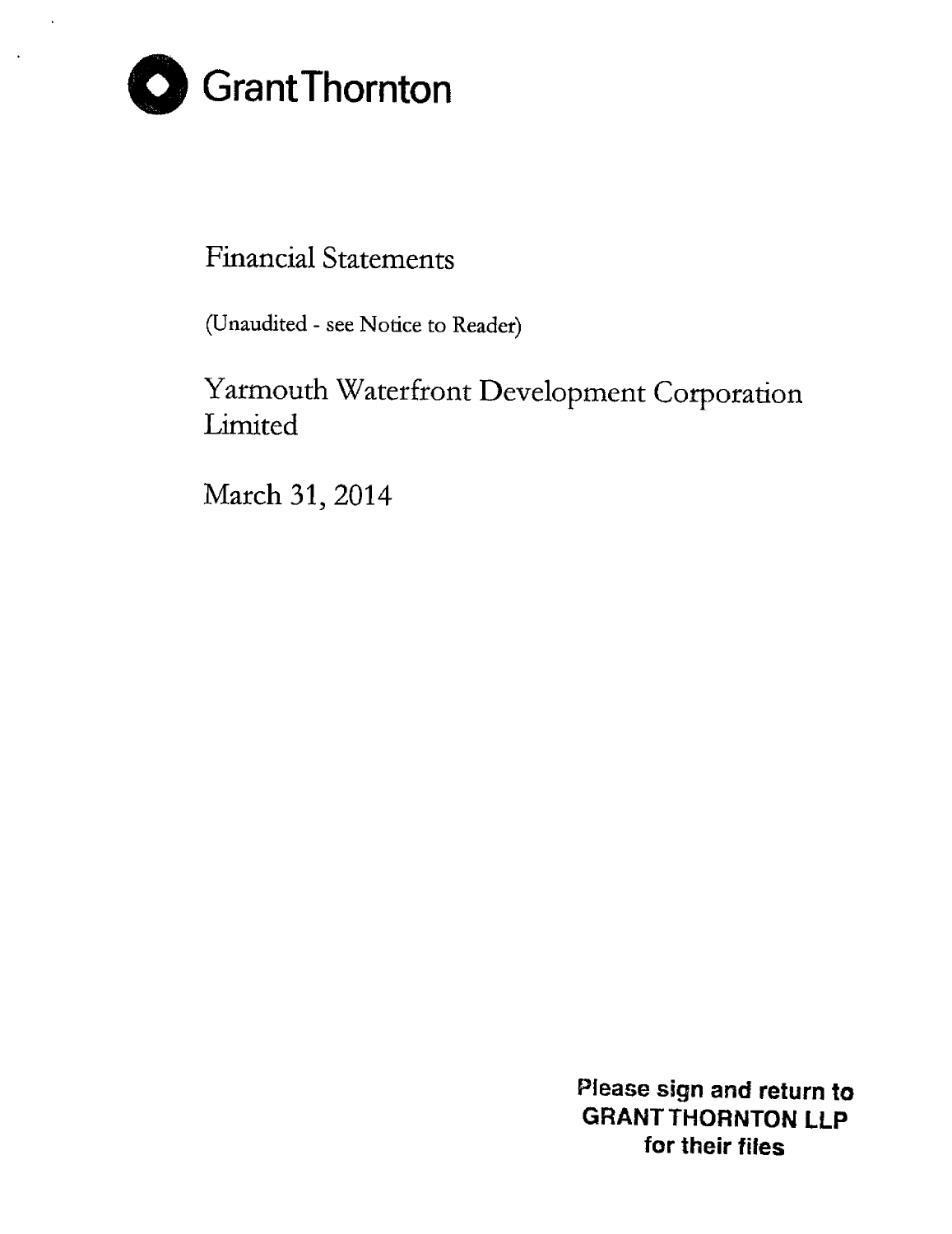# **Contents**

 $\ddot{\phantom{1}}$ 

 $\sim 10$ 

|                                            | Page                 |
|--------------------------------------------|----------------------|
| Notice to Reader                           | $\blacktriangleleft$ |
| Statements of Income and Retained Earnings | $\overline{2}$       |
| Balance Sheet                              | 3                    |
| Note to the Financial Statements           | 4                    |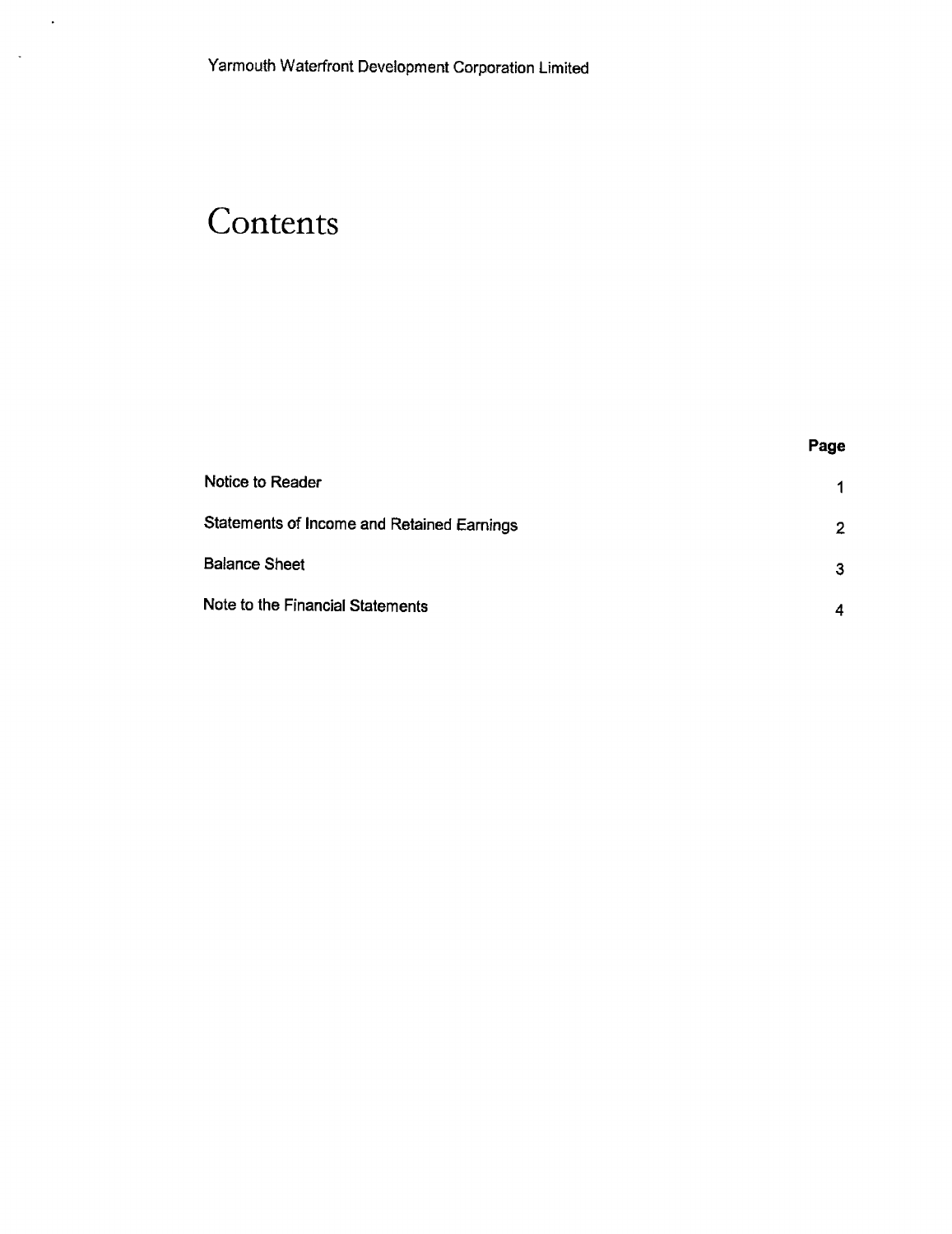

## Notice to Reader

Grant Thornton LLP 328 Main Street, PO Box 297 Yarmouth. NS BSA482

T +1 902 742 7842 F+19027420224 www.GrantThomton.ca

On the basis of information provided by management, we have compiled the balance sheet of Yarmouth Waterfront Development Corporation Limited as at March 31, 2014 and the statements of income and retained earnings for the year then ended.

We have not performed an audit or a review engagement in respect of these financial statements and, accordingly, we express no assurance thereon.

Readers are cautioned that these statements may not be appropriate for their purposes.

Yarmouth, Canada July 30, 2014 Chartered Accountants

Grant Thouston LLP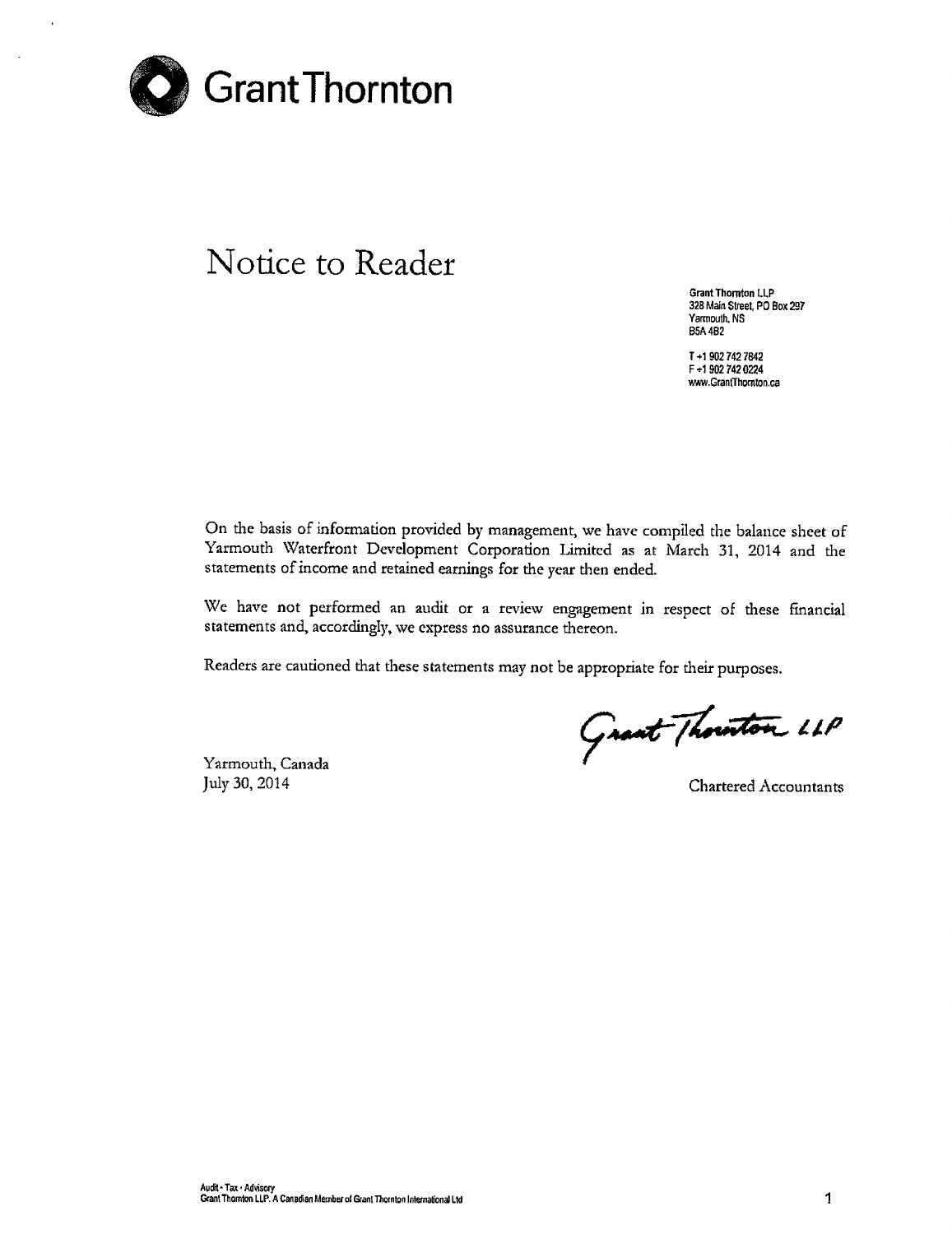| Year ended March 31                                                                                                                               | 2014                                                       | 2013                                                              |
|---------------------------------------------------------------------------------------------------------------------------------------------------|------------------------------------------------------------|-------------------------------------------------------------------|
| Revenue<br>Interest<br>Municipal grant<br>Federal grant                                                                                           | \$<br>842<br>181,574                                       | S<br>1,082<br>88,720<br>(1,426)                                   |
|                                                                                                                                                   | 182,416                                                    | 88,376                                                            |
| <b>Expenses</b><br>Insurance<br>Farmer's market<br>Consulting<br>Miscellaneous<br>Professional fees<br>Salaries and related benefits<br>Telephone | 7,404<br>2,969<br>44,859<br>1,582<br>2,140<br>8,906<br>969 | 7,404<br>6,500<br>45,283<br>11,745<br>2,336<br>$\ddot{}$<br>1,826 |
| Net income                                                                                                                                        | 68,829<br>113,587<br>\$                                    | 75,094<br>\$<br>13,282                                            |
| Retained earnings, beginning of year                                                                                                              | \$<br>193,594                                              | \$<br>180,312                                                     |
| Net income                                                                                                                                        | 113,587                                                    | 13,282                                                            |
| Retained earnings, end of year                                                                                                                    | 307,181<br>\$                                              | 193,594<br>\$                                                     |

#### **Yarmouth Waterfront Development Corporation Limited Statements of Income and Retained Earnings** (Unaudited - see Notice to Reader)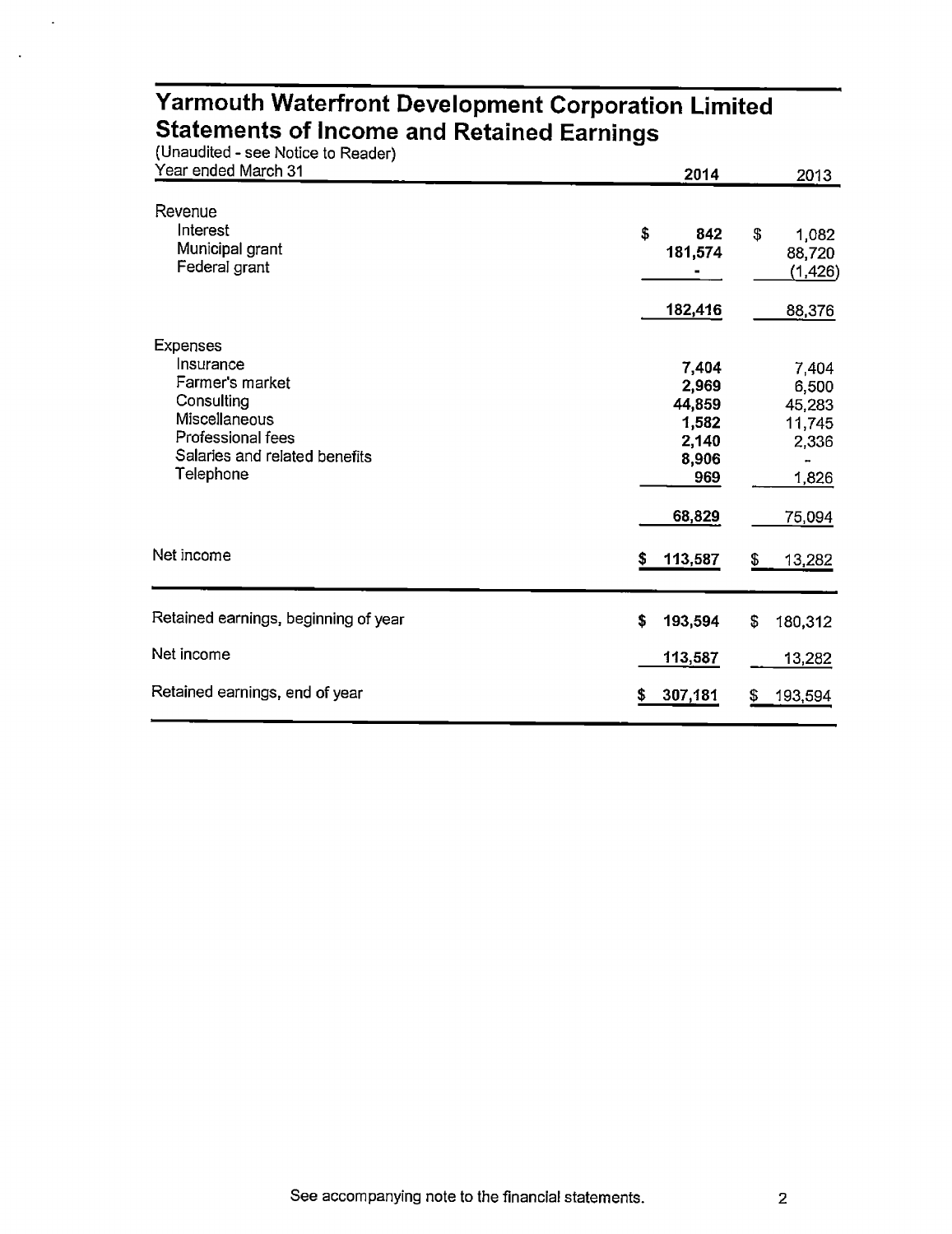| Yarmouth Waterfront Development Corporation Limited<br><b>Balance Sheet</b><br>(Unaudited - see Notice to Reader) |                                  |                                                                  |
|-------------------------------------------------------------------------------------------------------------------|----------------------------------|------------------------------------------------------------------|
| March 31                                                                                                          | 2014                             | 2013                                                             |
| <b>Assets</b><br>Current                                                                                          |                                  |                                                                  |
| Cash and cash equivalents<br>Accounts receivable<br>HST receivable<br>Due from related party                      | \$<br>19,593<br>9,621<br>103,570 | \$<br>111,860<br>9,723<br>14,534<br>$\qquad \qquad \blacksquare$ |
|                                                                                                                   | 132,784                          | 136,117                                                          |
| Investment in 2348162 Nova Scotia Limited (Note 1)                                                                | 180,647                          | 180,647                                                          |
|                                                                                                                   | 313,431<br>S.                    | 316,764<br>S.                                                    |
| <b>Liabilities</b><br>Current                                                                                     |                                  |                                                                  |
| Payables and accruals<br>Due to related party                                                                     | \$<br>5,250                      | \$<br>66,440<br>55,730                                           |
|                                                                                                                   | 5,250                            | 122,170                                                          |
| Shareholder's equity<br>Share capital<br><b>Authorized</b><br>100,000 common shares with a par value of \$1 each  |                                  |                                                                  |
| <b>Issued</b><br>1,000 common shares<br>Retained earnings                                                         | 1,000<br>307,181                 | 1,000<br>193,594                                                 |
|                                                                                                                   | 308,181                          | <u>194,594</u>                                                   |
|                                                                                                                   | 313,431                          | 316,764<br>5                                                     |

On behalf of the board

*<sup>~</sup> -t'kd* Director ~e:-= Director *I , - //I/.*

See accompanying note to the financial statements.  $\frac{3}{4}$